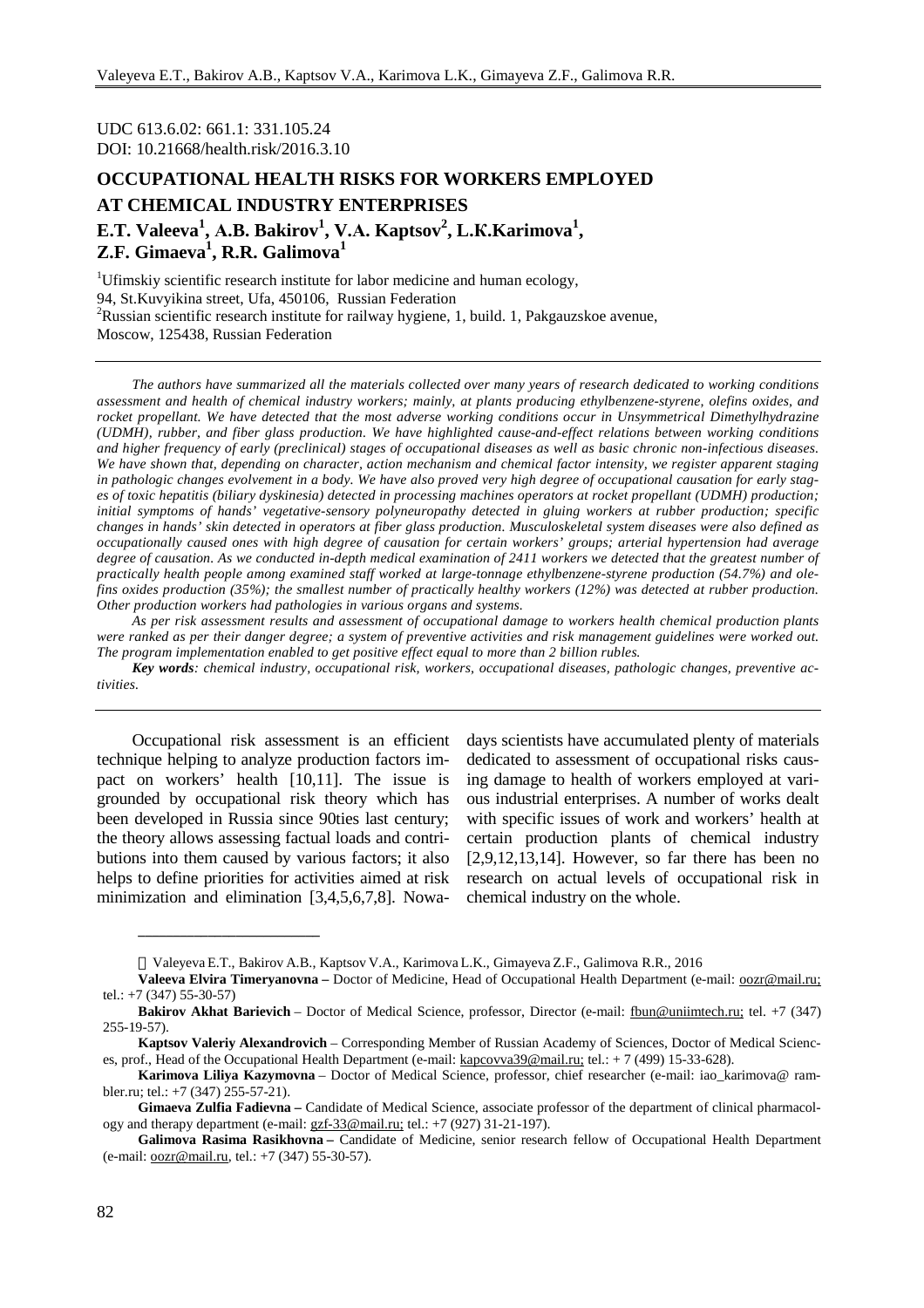Chemical industry belongs to basic brunches of Russian economy and includes two aggregated types of economic activity: chemical production and rubber and plastic articles production. In turn, chemical production can be divided into basic chemicals production (57.7%), artificial and synthetic fiber production (1.29%), and rubber production (7.74%).

Over the last 5 years there has been a steady growth in number of chemical industry workers employed at plants where working conditions don't conform to sanitary and hygienic standards; the number increased from 15.3% to 21.5% in rubber and plastic articles production and from 23% to 31.3% in chemical production. First of all it was caused by high degree of production assets wearand-tear; certain production equipment wear-andtear amounts to 80-100% [1]. According to Rospotrebnadzor data, deteriorating working conditions influenced occupational morbidity levels in chemical industry which over the last 5 years were higher than average Russian levels and in some years reached 3.18-3.21 per 10,000 workers.

Our research goal was to create scientific foundation and to implement a system aimed at occupational risks management at basic chemical productions. Chemical industry occupies one of the leading places as per chemical danger. Working area air at chemical productions can simultaneously contain more than 100,000 substances and multi-component mixtures exerting adverse impact on workers' bodies. So, chemical industry can be used as a most relevant model which enables assessing actual danger of chemicals' impact combined with other adverse production factors influencing workers' health. Significant number of workers employed at chemical plants justifies the necessity to work out scientifically grounded approaches to risk assessment and management under multi-factor and multi-level influence exerted by adverse production factors. Research was carried out at 10 chemical production plants in Republic of Bashkortostan and Republic of Tatarstan. To examine working conditions we chose most typical productions in terms of applied techniques, production facilities and labor organization forms. Ethylbenzene-styrene manufacture (large-tonnage and small-tonnage), olefins oxides manufacture, rocket propellant (UDMH) manufacture was taken as representing basic organic substances production. Working conditions at rubber producing plants were examined on the example of rubberized fabric manufacture and manufacture of aeronautic devices and engineering devices. We used continuous fiber glass manufacture as a model to examine working conditions at artificial and synthetic fiber production.

We accomplished hygienic research as per standard techniques and carried out studies of air pollution with hazardous substances in working areas, determining in-plant noise levels, microclimate parameters, working process hardness and intensity, with the help of staff from labor hygiene and physiology department**<sup>1</sup>** . Integrated working conditions assessment was made according to P. 2.2.2006-05 "Guidelines on hygienic assessment of working environment factors and working process. Working conditions criteria and classification".

Health examination was accomplished by indepth periodical medical check-ups of workers according to the orders of the RF Public Health and Medical Industry Ministry No. 90 dated March 14, 1996, and the RF Public Health and Social Development Ministry No. 83, dated August 16, 2004**<sup>2</sup>** *.*

Occupational causation degree for detected diseases was estimated with the use of relative risk (RR, unit) and its etiologic fraction (EF, %) calculation, as well as odds relation and confidence interval calculation as per Miettinen (1978). Occupational risk was estimated according to up-to-date methodic approaches (Izmerov N.F., Denisov E.I., 2003, 2009) and normative-procedural documents (Р 2.2.1766-03 Guidelines on occupational risk assessment for workers' health. Organizational and methodical grounds, principles and assessment criteria).

Hygienic research results proved that a whole complex of working environment and working process factors (chemical factors, noise, working process hardness and intensity, and adverse microclimate) had its impact on workers employed at contemporary chemical production. The most significant hygienic factor at examined production was chemical factor represented by a complicated set of adverse chemicals belonging to 1-4 danger categories with various impacts on a human body. Main industrial poisons present at chemical productions were divided into the following groups: irritant substances mostly damaging respiratory

l

<sup>1</sup> FBSE "Ufimskiy scientific research institute for labor medicine and human ecology" L.K. Karimova, A.M. Magasumov, T.M. Zotova, L.N. Mavrina

<sup>&</sup>lt;sup>2</sup>G.G. Gimranova, A.D. Volgareva, M.P. Obukhova, E.R. Shaikhlislamova, R.R. Galimova,

L.М. Masyagutova, G.V. Timasheva, G.G. Badamshina, R.G. Nafikov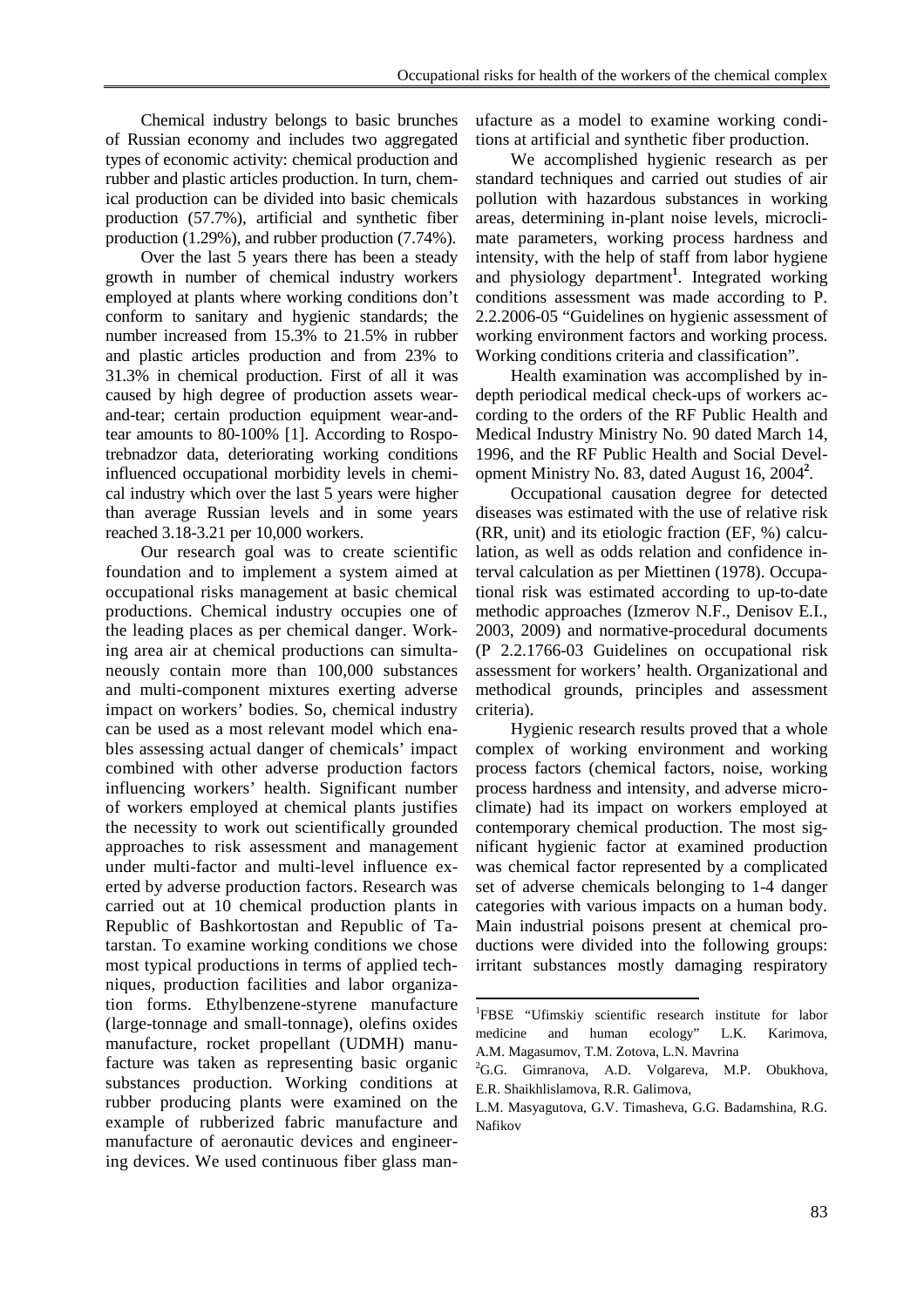organs, neuro-, hemo-, hepatotropic substances, and industrial carcinogens. We detected correlation between levels of air pollution with toxic substances in working area and production types, physic and chemical properties of substances circulating in workflow, technological processes organization, leakproofness of production equipment, and gas dangerous works. Maximum single concentration at basic organic substances production was equal to 3.5-10 maximum permissible concentrations; it was 3-10 MPC at rubber production, and 1.5 MPC at fiber glass production.

Chemical factor (3.1-3.4 category) combined with in-plant noise  $(3.1-3.2 \text{ category})$ , adverse microclimate (3.1) and working process hardness (3.1-3.3 category) contributed into working conditions having 3.1-3.4 damage category at various productions. Still, working conditions for specific occupations were characterized with a combination of prevailing factors, their intensity being higher than hygienic standards. Working conditions for occupations at the same production were characterized with a prevailing factor with intensity significantly higher than hygienic standards; thus, chemical factor prevailed for processing machines workers; noise for drivers; working process hardness prevailed for fitters and workers employed at rubber production; heating microclimate and chemical factor prevailed for operators at fiber glass production (table 1).

Working conditions for workers employed at examined production plants mostly have 3 category of 3-4 damage degree; they can cause occurrence and evolvement of occupational (occupationally caused) pathology. We determined that working conditions at contemporary chemical production plants were potentially dangerous for workers and directly caused both acute and chronic occupational diseases. The highest levels of accumulated occupational morbidity occurred at continuous fiber glass production and amounted to 92.4 $\frac{0}{000}$ ; at rubber production, 24.1 $\frac{0}{000}$ ; at basic organic substances production, 7.4 $\frac{0}{000}$ . Occupational diseases index calculated for a specific occupational group, corresponded to an extremely high risk category for fiber glass production operators (0.5-1.0) and processing machines operators at rocket propellant (UDMH) production (0.33-0.5). High risk category included gluing workers at rubber production (0.25): average risk category included processing machines operators at olefins oxides production (0.24) and at ethylbenzenestyrene (small-tonnage) production (0.17) (table 2). We highlighted peculiarities of chronic occupational diseases evolvement in workers, their evolvement periods, and intensity degree.

Table 1

|                                    |                                 | Working condition category as per factors intensity |                |                             |                                |                                |                             |
|------------------------------------|---------------------------------|-----------------------------------------------------|----------------|-----------------------------|--------------------------------|--------------------------------|-----------------------------|
| Production                         | Occupation                      | chemical                                            | noise<br>(Eq.) | microclimate                | Working<br>process<br>hardness | Working pro-<br>cess intensity | Integrated<br>assessment    |
|                                    | Processing machines<br>operator | $3.1 - 3.2$                                         | 2              | 2                           | 2                              | 3.2                            | $3.2 - 3.3$                 |
| Ethylbenzene-                      | Maintenance fitter              | 3.2                                                 | 3.1            | $2 - 3.1$                   | 3.2                            | 2                              | 3.3                         |
| styrene;                           | SI&AD* fitter                   | $\overline{2}$                                      | $\overline{c}$ | $\mathcal{D}_{\mathcal{L}}$ | 2                              | $\overline{2}$                 | $\mathcal{D}_{\mathcal{L}}$ |
| small-and large-<br>tonnage        | Processing machines<br>operator | $\overline{c}$                                      | $\overline{c}$ | $\overline{2}$              | $\overline{c}$                 | 3.1                            | $\overline{c}$              |
|                                    | Maintenance fitter              | $\overline{2}$                                      | 2              | $\overline{2}$              | 2                              | $\overline{2}$                 | $\overline{2}$              |
|                                    | SI&AD fitter                    | $\overline{2}$                                      | $\overline{2}$ | 2                           | $\overline{c}$                 | $\overline{2}$                 | $\overline{2}$              |
| <b>UDMH</b>                        | Processing machines<br>operator | $3.3 - 3.4$                                         | $\overline{2}$ | $\overline{c}$              | $\overline{c}$                 | 3.1                            | $3.3 - 3.4$                 |
|                                    | Maintenance fitter              | $3.3 - 3.4$                                         | 2              | 3.1                         | 3.1                            | $\overline{2}$                 | $3.3 - 3.4$                 |
| Ethylene and pro-<br>pylene oxides | Processing machines<br>operator | 3.2                                                 | $\overline{c}$ | $\overline{c}$              | $\overline{c}$                 | 3.2                            | 3.3                         |
|                                    | Maintenance fitter              | 3.2                                                 | 3.1            | $2 - 3.1$                   | 3.2                            | $\overline{2}$                 | 3.3                         |
|                                    | SI&AD fitter                    | $\overline{2}$                                      | 2              | $\overline{c}$              | $\overline{2}$                 | $\overline{2}$                 | $\mathcal{D}_{\mathcal{L}}$ |
| Rubber                             | Solutioning machine<br>operator | 3.2                                                 | 3.1            | 3.1                         | 3.3                            | $\overline{c}$                 | 3.3                         |
|                                    | Gluing worker                   | $3.1 - 3.2$                                         | 2              | 2                           | 3.2                            | $\overline{2}$                 | $3.1 - 3.3$                 |
| Fiber glass                        | operator                        | $3.1 - 2$                                           | 3.2            | 3.2                         | 3.1                            | $\overline{2}$                 | 3.3                         |

Integrated assessment of working conditions for workers employed at chemical plants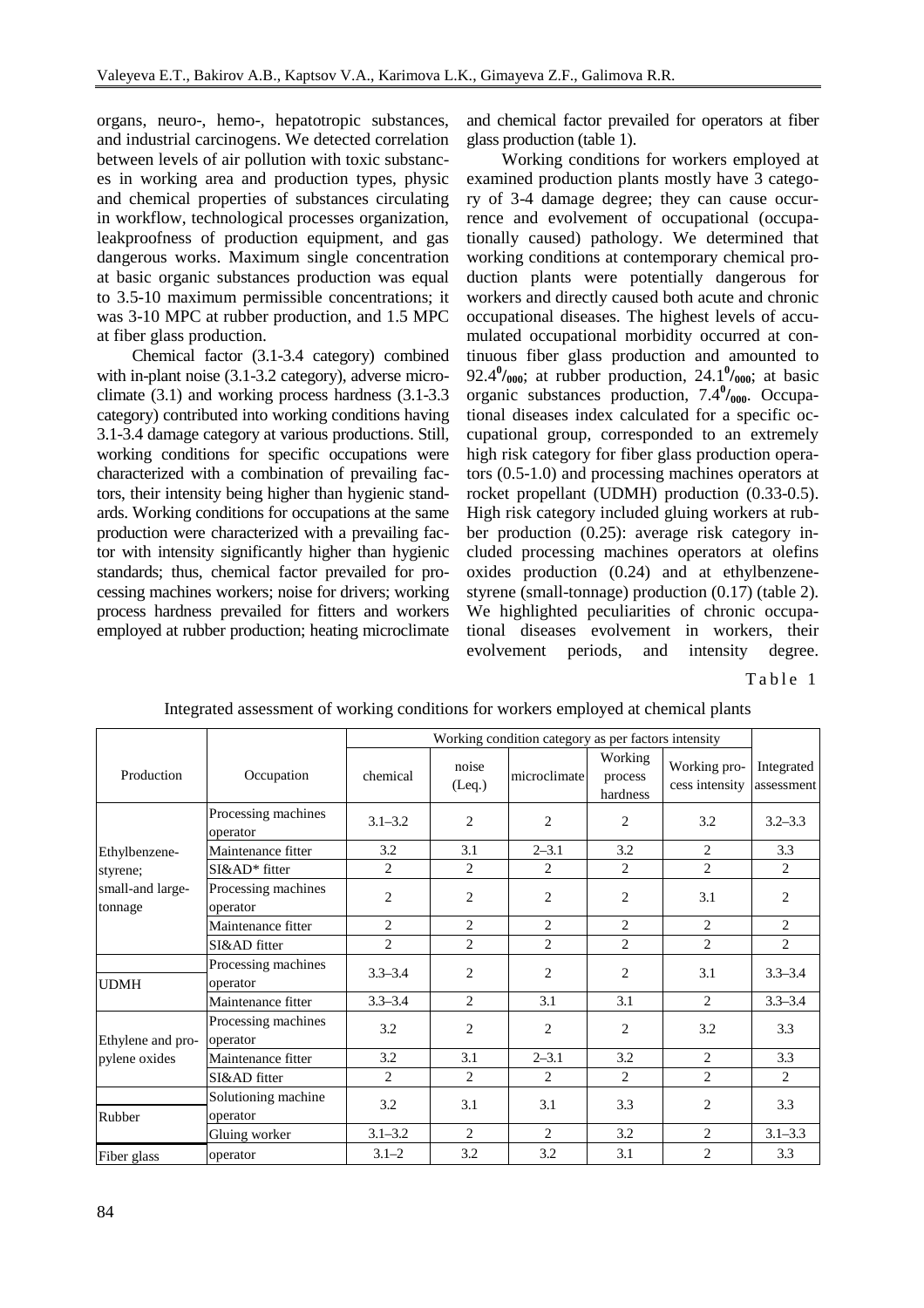They were determined by specific working conditions, intensity and period of influence exerted by adverse production factors; they also depended on chemical substances impact. Diseases of chemical etiology had the greatest share (72.5%) in occupational diseases structure; mild chronic intoxications with a complex of toxic substances and toxic hepatitis prevailed at basic organic substances production; hyperkeratosis and skin cancer prevailed at fiber glass production; chronic intoxications with solvents and vegetative-sensory polyneuropathy of hands prevailed at rubber production. Sensorineural hearing loss was diagnosed mostly in compressor plant operators and maintenance fitters.

Clinical signs of occupational diseases in workers employed at contemporary chemical plants were characterized with polymorphism, vagueness, few symptoms, absence of tendency to progress. We detected that, depending on selective impact on certain organs, action mechanism, and chemical factor intensity, there was apparent staging in pathologic changes in a body; workers with short working period at chemical plants had changes in their bodies on sub-cellular and cellular levels; if contact with harmful chemicals was long changes evolved in organs. Functional changes were detected at working conditions with 3.1 danger category; certain intoxication signs and syndromes, as well as occupational diseases in mild and severe form were diagnosed under working conditions having 3.2-3.4 danger category. Main target organs under exposure of production chemical factors were hepato-biliary system in workers at rocket propellant (UDMH) production; bronchopulmonary system, at olefins oxides production; nervous system, at rubber production; skin, at fiber glass production.

## Table 2

| Production, occupational group                                                                        | Nosologic form                                                                                                                                                | $Cr^*$                                | $Cs*$                    | Index<br>$\mathrm{om}^*$     | Risk category                                      |
|-------------------------------------------------------------------------------------------------------|---------------------------------------------------------------------------------------------------------------------------------------------------------------|---------------------------------------|--------------------------|------------------------------|----------------------------------------------------|
| ethylbenzene-styrene (small-<br>tonnage): processing machines<br>operators, maintenance fitters       | Chronic intoxication with ethylbenzene and styrene,<br>mild form                                                                                              | $\overline{2}$                        | 3                        | 0,16                         | average                                            |
| Rocket propellant (UDMH): pro-<br>cessing machines operators<br>Occupational morbidity total<br>index | Chronic intoxication with complex of toxic substances<br>(toxic cerebropathy, astheno-organic (vegetative) syn-<br>drome, toxic hepatitis)<br>toxic hepatitis | $\mathbf{1}$<br>1                     | $\overline{c}$<br>3      | 0,5<br>0,33<br>0.88          | extremely high                                     |
| Olefins oxides: processing ma-<br>chines workers, maintenance fit-<br>ters                            | Chronic intoxication with ethylene oxide and propylene<br>oxide                                                                                               | 2                                     | 3                        | 0,16                         | average                                            |
| Rubber: solutioning machines                                                                          | All diseases:                                                                                                                                                 | 1                                     | 3                        | 0,33                         | High                                               |
| operators;<br>Occupational morbidity total<br>index                                                   | Humeroscapular periarthrosis<br>radiculopathy<br>epicondylitis                                                                                                | 2<br>$\overline{c}$<br>$\overline{2}$ | 3<br>3<br>3              | 0,16<br>0,16<br>0,16<br>0,81 | average<br>average<br>average                      |
| Gluing workers at rubber produc-<br>tion<br>Occupational morbidity total<br>index                     | Chronic intoxication with organic solvents (petrol, di-<br>chlormethane), mild form<br>vegetative-sensory polyneuropathy                                      | 1<br>1                                | 2<br>3                   | 0,5<br>0,33<br>0,83          | extremely high<br>high                             |
| Fiber glass: operators<br>Occupational morbidity total<br>index                                       | Local hyperkeratosis<br>Skin blastoma<br>Skin cancer                                                                                                          | 1<br>1<br>$\overline{2}$              | $\overline{c}$<br>1<br>1 | 0,5<br>1,0<br>0.5<br>2,0     | extremely high<br>extremely high<br>extremely high |
| Chemical productions: mainte-<br>nance fitters, compressor plants<br>operators                        | Sensorineural hearing loss, I-II degree                                                                                                                       | $\mathbf{1}$                          | 5                        | 0.2                          | average                                            |

Occupational risk categories for workers with basic occupations in chemical industry depending on occupational morbidity index (Iom)

NB:  $C_r$  and  $C_s$  – risk category and occupational diseases severity category; Index (om) – occupational morbidity index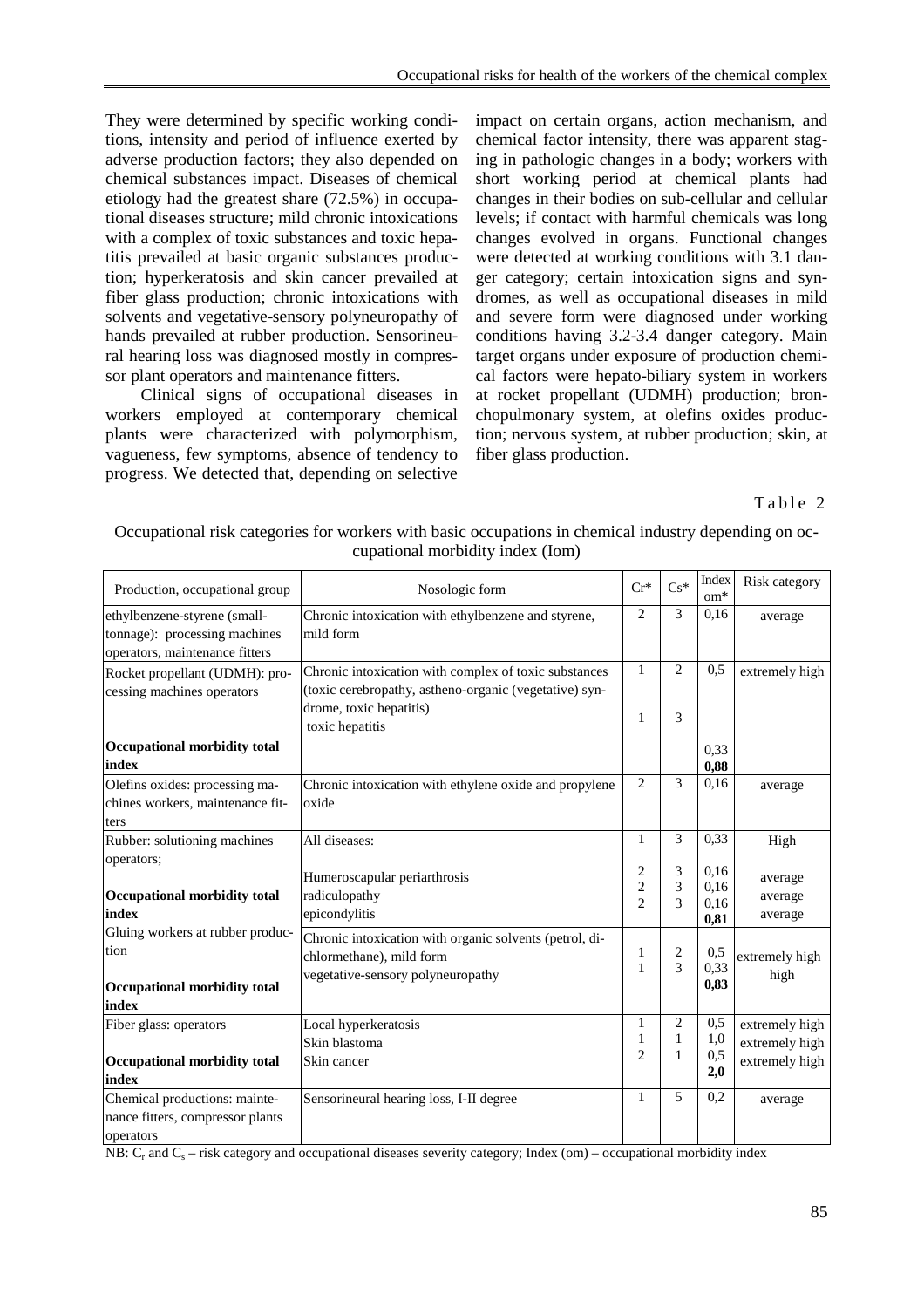According to examination results some workers had symptoms confirming impact of harmful; production factors; symptoms' evidence varied. If a worker had relevant complaints, specific symptoms proving damage to critical organs and systems, or changes in homeostasis, we used it as a criterion for placing such workers into a higher "risk" category in the context of occupational diseases evolvement. "Risk" groups at various productions accounted for 2-24% of the total number of workers.

We detected cause-and-effect relations between working conditions and damage to health for workers of leading occupations in the chemical industry; these relations appeared as higher frequency of early (preclinical) stages of occupational diseases, as well as main chronic noninfectious diseases. We determined a significantly high occupational causation for early stages of toxic hepatitis (biliary dyskinesia) for processing machines operators at rocket propellant (UDMH) production (3.4 category); for initial symptoms of vegetative-sensory polyneuropathy of hands for gluing workers at rubber production (3.3 category): specific changes in hands' skin for operators at fiber glass production (3.3 category). Such diseases as musculoskeletal diseases were also put into occupational diseases category with high causation degree for certain workers' groups; arterial hypertension had average causation degree (table 3).

### Table 3

|                 |             |                                 | Leading fac-  |                   |          |                                |                  |
|-----------------|-------------|---------------------------------|---------------|-------------------|----------|--------------------------------|------------------|
| Production      | Occupation  | <b>Diseases</b>                 | tors, working |                   | EF,      | OR/confidence<br>interval      |                  |
|                 |             |                                 | conditions    | RR                | $\%$     |                                | Causation degree |
|                 |             |                                 | category      |                   |          |                                |                  |
| Ethylbenzene-   | Processing  | Biliary dyskinesia              | chemical -3.2 | 2,1               | 53       | $2,4/1,1-5,2$                  | high             |
| styrene (small- | machines    | Arterial hypertension           |               | 1,9               |          |                                | average          |
| tonange)        | operators   |                                 |               |                   |          |                                |                  |
|                 | Maintenance | Musculoskeletal system diseases | chemical -3.2 | 2,5               | 61       | $3,5/1,8-6,9$                  | high             |
|                 | fitters     | Skin and subcutaneous tissue    |               |                   |          |                                |                  |
|                 |             | diseases                        |               | 2,6               | 62       | $2,7/0,7-10,5$                 | high             |
| Rocket propel-  | <b>PMO</b>  | Biliary dyskinesia              | working       | 5,0               | 80       | $8,9/4,3-18,6$                 | Almost complete  |
| lant (UDMH)     |             |                                 | process       |                   |          |                                | high             |
|                 | Maintenance | Biliary dyskinesia              | hardness-3.2  | 2,4               | 60       | $3,1/1,4-6,9$                  |                  |
|                 | fitters     |                                 |               |                   |          |                                |                  |
| Olefins oxides  | Processing  | UAP chronic diseases            | adverse       | 2,7               | 64       | $4,0/1,9-8,5$                  | high             |
|                 | machines    | Chronic bronchitis              | microclimate3 | 2,7<br>1,8        | 63<br>47 | $4,0/1,9-8,5$<br>$2,7/1,0-4,7$ | high             |
|                 | operators   | Biliary dyskinesia              | $\cdot$       | 2,3               | 57       | $2,7/1,2-6,3$                  | average          |
|                 |             | <b>VNSD</b>                     |               |                   |          |                                | high             |
|                 | Maintenance | Chronic bronchitis              | chemical -3.4 | $\overline{1,8}$  | 45       | $2,1/0,9-4,7$                  | average          |
|                 | fitters     | Musculoskeletal system disor-   |               | 2,5               | 60       | $2,7/0,9-8,3$                  | high             |
|                 |             | ders (lumbodynia)               |               | 3,2               | 67       | $3,2/0,7-14,4$                 |                  |
|                 |             | Skin and subcutaneous tissue    |               |                   |          |                                | high             |
|                 |             | diseases                        |               |                   |          |                                |                  |
| Rubber          | Solutioning | Musculoskeletal system disor-   | chemical -3.4 | 2,2               | 55       | $3,8/2,3-6,4$                  | high             |
|                 | machines    | ders (lumbodynia, arthrosis)    |               | 2,6               | 61       | $2,7/0,9-7,7$                  |                  |
|                 | operators   | Skin and subcutaneous tissue    |               |                   |          |                                | high             |
|                 |             | diseases                        |               |                   |          |                                |                  |
|                 | Gluing      | VNSD of segmental type          | chemical -3.2 | 10,3<br>1,8       | 90<br>44 | 18,7/7,9-44,5                  | Almost complete  |
|                 | workers     | Biliary dyskinesia              |               |                   |          |                                | average          |
| Fiber glass     | Operators   | Skin diseases                   | chemical-3.2  | 10,2              | 90       | $\overline{13,3/3,9}$ -44,8    | Almost complete  |
|                 |             | Musculoskeletal system disor-   |               |                   |          |                                |                  |
|                 |             | ders (dorsum diseases)          |               | 17,7<br>1,9       | 94<br>47 | 2,3/13,4-44,1                  | Almost complete  |
|                 |             | Arterial hypertension           |               |                   |          |                                | average          |
| Basic organic   | Drivers     | Symptoms of damage to hearing   | chemical-3.2  | $\overline{20,6}$ | 95,1     | $2,57/3,5-187,8$               | Almost complete  |
| substances      |             | done by noise                   |               |                   |          |                                |                  |

Occupational causation degree for health disorders detected in chemical production workers

NB: VNSD – vegetative nervous system disorder, UAP – upper air passages, RR – relative risk, EF – etiologic fraction, OR – odds relation.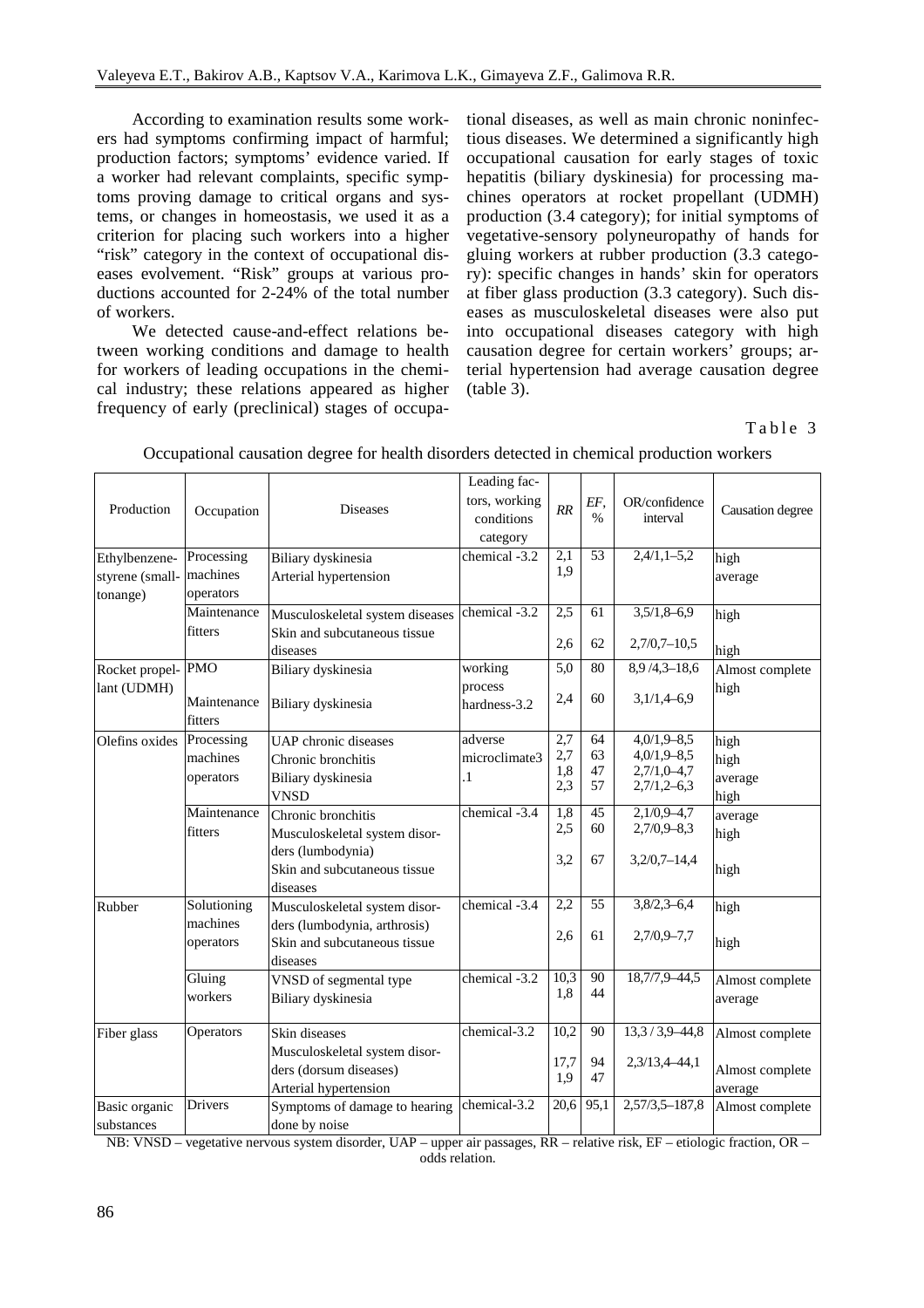Having conducted in-depth medical examination of 2411 workers, we found out that a biggest number of practically healthy people among all examined staff worked at large-tonnage ethylbenzene-styrene production (54.7%) and olefins oxides production (35%); the smallest number (12% practically healthy workers) was detected at rubber production. Other workers had pathologies in various organs and systems.

Prevalence of chronic noninfectious diseases among workers from leading occupational groups at examined productions had its own peculiarities and depended on specific working conditions (table 4). Digestive organs diseases, primarily biliary dyskinesia, took the first rank place in workers at rocket propellant (UDMH) production, where leading adverse production factor was represented by hepatotoxic substances. Such diseases were diagnosed in practically every second processing machines operator while only 9.9% of workers from control group suffered from them  $(p<0.001)$ .

To carry out an integrated assessment of occupational risk at examined chemical productions we used four basic criteria (working conditions, occupational morbidity, a share of workers with occupational diseases symptoms, occupational causation degree of a disease).

As we ranked productions as per a priori risk degree we found out that the most adverse working conditions occurred at rocket propellant (UDMH) production, rubber production and fiber glass production. Ethylbenzene-styrene (small-tonnage) production and olefins oxides production had average risks for workers' health. The highest a posteriori risk was also determined at rocket propellant (UDMH) production, rubber production and fiber glass production (table 5).

Gluing workers at rubber production, processing machines workers at rocket propellant (UDMH) production and operators at fiber glass production run the highest risk among all occupational groups; risks for processing machines

Table 4

| Prevalence of chronic noninfectious diseases among workers of leading |
|-----------------------------------------------------------------------|
| occupations at chemical production, %                                 |

|                 | Production                              |                                                        |                                                          |                                         |                                              |  |  |  |
|-----------------|-----------------------------------------|--------------------------------------------------------|----------------------------------------------------------|-----------------------------------------|----------------------------------------------|--|--|--|
| <b>Diseases</b> | Ethylbenzene-styrene<br>(small-tonnage) | Rocket propellant<br>(UDMH)                            | Olefines oxides                                          | Rubber                                  | Continuous fiber<br>glass                    |  |  |  |
| 1 rank place    | Circulation organs<br>(35%)             | Digestive organs<br>$(49.6\%)$<br>(biliary dyskinesia) | Respiratory organs<br>(upper air passages)<br>$(42.2\%)$ | Nervous system<br>$(30.4\%)$            | Musculoskeletal<br>system<br>$(28.4\%)$      |  |  |  |
| 2 rank place    | Musculoskeletal<br>system<br>$(24.1\%)$ | Circulation organs<br>(28.3%)                          | Circulation organs<br>(29.7%)                            | Circulation organs<br>$(40.0\%)$        | Skin and subcutane-<br>ous tissue $(25.6\%)$ |  |  |  |
| 3 rank place    | Digestive organs<br>$(21.5\%)$          | Musculoskeletal<br>system $(24.8\%)$                   | Digestive organs<br>$(29.3\%)$                           | Digestive organs<br>$(33.3\%)$          | Circulation organs<br>$(25.5\%)$             |  |  |  |
| 4 rank place    | Nervous system<br>$(17.7\%)$            | Nervous system<br>$(23.5\%)$                           | Nervous system<br>$(25.5\%)$                             | Musculoskeletal<br>system<br>$(32.2\%)$ | Ear and mastoid<br>$(18.9\%)$                |  |  |  |

#### Table 5

#### Occupational health risk for workers employed at chemical production

| Production basic organ-ic chemicals: | A priori risk (as per<br>hygienic criteria) | A posteriori risk (as per medi-<br>cal and biological criteria) | Integral risk assess-<br>ment |  |
|--------------------------------------|---------------------------------------------|-----------------------------------------------------------------|-------------------------------|--|
| Ethylbenzene-styrene (small-tonnage) | average                                     | average                                                         | average                       |  |
| Rocket propellant (UDMH)             | high                                        | extremely high                                                  | extremely high                |  |
| Olefins oxides                       | average                                     | average                                                         | average                       |  |
| <b>Rubber</b>                        | high                                        | extremely high                                                  | extremely high                |  |
| Continuous fiber glass               | high                                        | extremely high                                                  | extremely high                |  |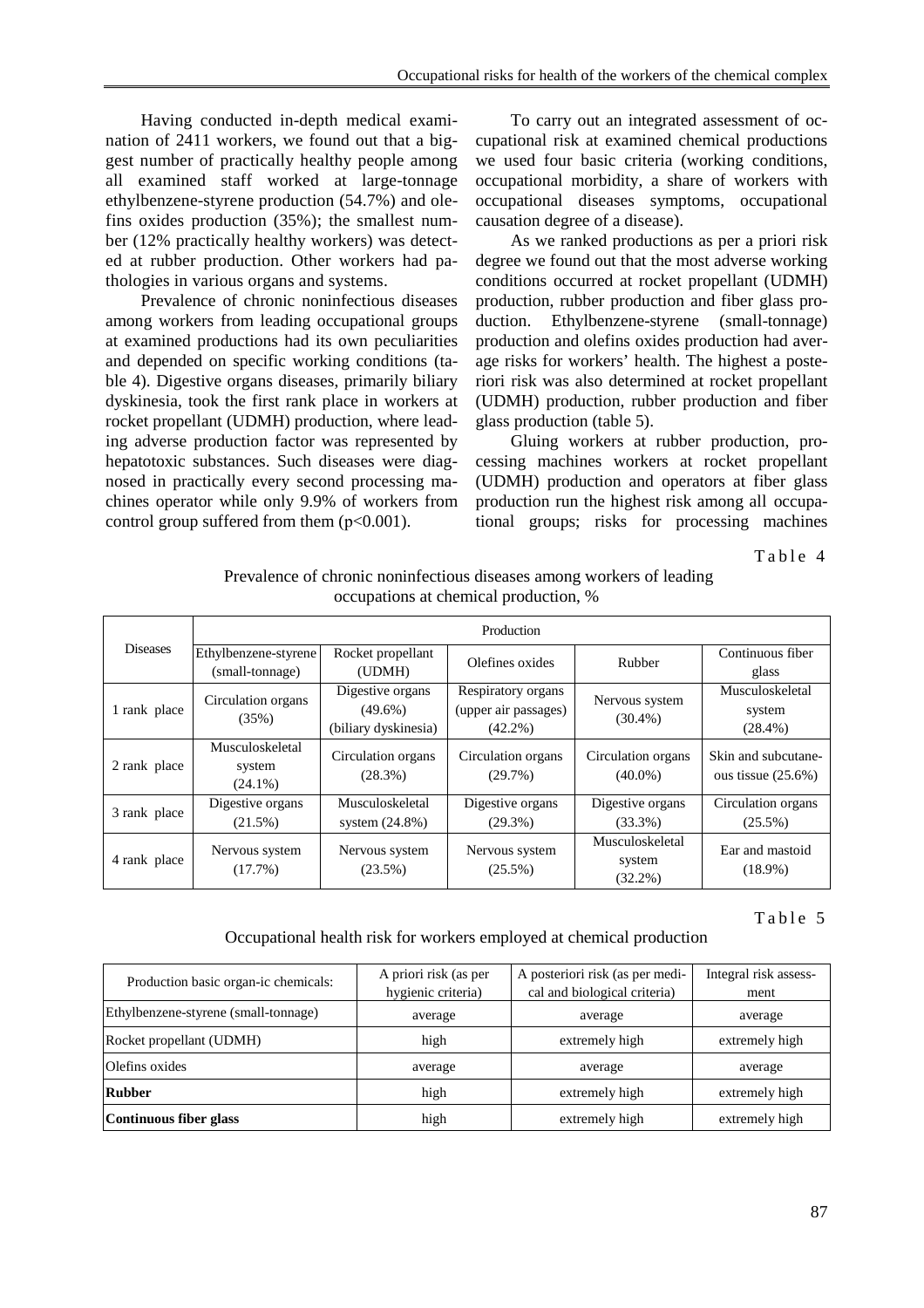

Figure 1. Occupational risk assessment and management program for workers employed at chemical production plants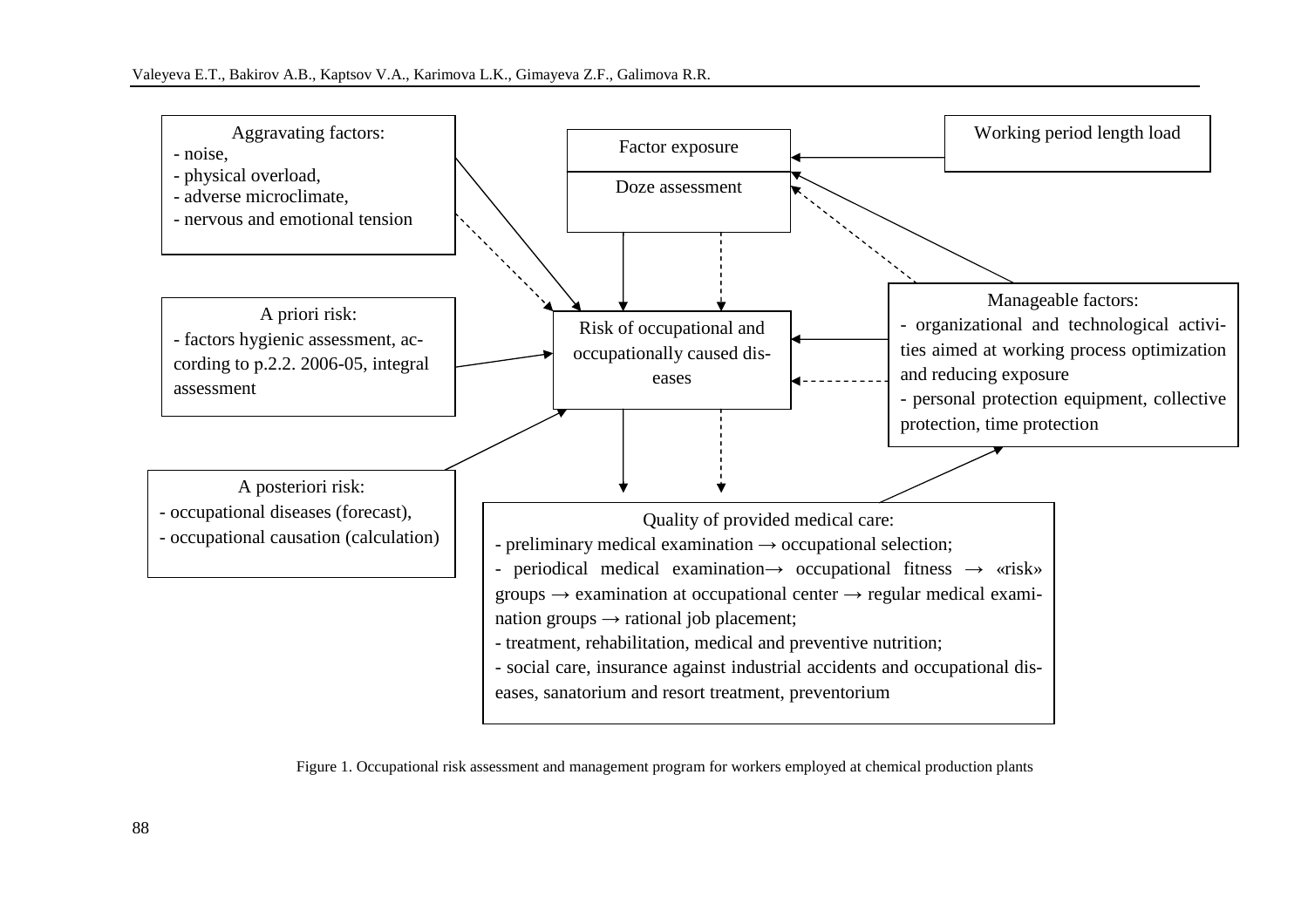operators at other productions (basic organic substances, such as ethylbenzene-styrene and olefins oxides) and for compressor plants drivers at basic organic substances production are not so high.

On the whole, the obtained results of integral health assessment for chemical production workers according to examined medical and biological parameters are consistent with integral assessment of their working conditions.

A complete program aimed at occupational risk assessment and management in chemical industry, including organizational-and technological sanitary and hygienic, medical and preventive activities, is shown in the figure 1. At present it is successfully implemented at chemical plants examined by us in two republics. Its economic effect amounted to more than 2 billion rubles. We recommend implementation of this program at similar chemical plants all around the country taking their technological and regional peculiarities into account.

#### **References**

1. Artemov A.V., Brykin A.V., Ivanov M.N. [et al]. Analiz strategii razvitija neftehimii do 2015 goda [Analysis of development strategy of pctrochemkhal industry till 2015]. *Rossijskij himicheskij zhurnal*, 2008, no. 4, pp. 4–14 (in Russian).

2. Valeeva E.T., Karimova L.K., Gimranova G.G. Faktory i pokazateli professional'nogo riska na sovremennyh neftehimicheskih predprijatijah Respubliki Bashkortostan [The factors and indicators of professional risk in the modern petrochemical enterprises of the Republic of Bashkortostan]. *Sovremennye problemy mediciny truda: mate-rialy Vserossijskoj nauchno-prakticheskoj konferencii s mezhdunarodnym uchastiem, posvjashhennyj 50-letiju obrazovanija UfNII medicina truda i jekologii cheloveka, 19–20 oktjabrja 2005*, Ufa, 2005, pp. 82–87 (in Russian).

3. Valeeva E.T., Bakirov A.B., Karimova L.K. Professional'nyj risk dlja zdorov'ja rabotnikov himicheskoj promyshlennosti [Occupational Risks for Chemical Workers' Health]. *Vestnik RGMU*, 2013, no. 5–6, pp. 124–128 (in Russian).

4. Galkin A.F., Husainova R.G. Ocenka i ranzhirovanie neblagoprijatnyh proizvodstvennyh faktorov na neftegazovom predprijatii Severa [Estimation and ranging of adverse production factors at the oil and gas enterprise of the North]. *Fundamental'nye issledovanija*, 2012, no. 6–3, pp. 637–641 (in Russian).

5. Denisov E.I. Professional'nyj risk i profzabolevanija [Occupational hazards and occupational diseases]. *Ohrana truda i social'noe strahovanie*, 1999, no. 6, pp. 61–66 (in Russian).

6. Egorova A.M. Ocenka professional'nogo riska patologii mochevydelitel'noj, gepatobiliarnoj sistem i reproduktivnogo zdorov'ja u metallurgov [Assessment of a occupatiental risk for abnormalities of the urinary and hepatobiliary systems and the reproductive health status in metallurgists]. *Gigiena i sanitarija*, 2009, no. 2, pp. 94–96 (in Russian).

7. Zheglova A.V. Metodicheskie podhody k ocenke professional'nogo riska dlja zdorov'ja rabotajushhih v neblagoprijatnyh uslovijah truda [Guidelines for assessment of an occupational risk to health in those working under poor conditions]. *Zdravoohranenie Rossijskoj Federacii*, 2008, no. 1, pp. 46–47 (in Russian).

8. Zaitseva N.V., Shur P.Z., Kiryanov D.A. K voprosu o garmonizacii metodologii ocenki riska dlja zdorov'ja, svjazannogo s professional'nymi i vneshnesredovymi himicheskimi faktorami [On the issue of the harmonization of health risk assessment methodologies related to professional and environmental chemical factors]. *Professija i zdorov'e: materialy IV Vserossijskogo kongressa*, Moscow, 2005, pp. 75– 76 (in Russian).

9. Zotova T.M. Ocenka i upravlenie professional'nymi riskami narushenij zdorov'ja rabotajushhih v proizvodstvah organicheskogo sinteza: avtoref. dis. kand. biol. nauk [Assessment and management of occupational risks of health problems in organic synthesis production workers: Abstract. Thesis. Candidate of Biology]. Moscow, 2008, 23 p. (in Russian).

10. Izmerov N. F. Ocenka professional'nogo riska i upravlenie im – osnova profilaktiki v medicine truda [Occupational assessment and management are the basis of prophylaxis in occupational medicine]. *Gigiena i sanitarija*, 2006, no. 5, pp. 14–16 (in Russian).